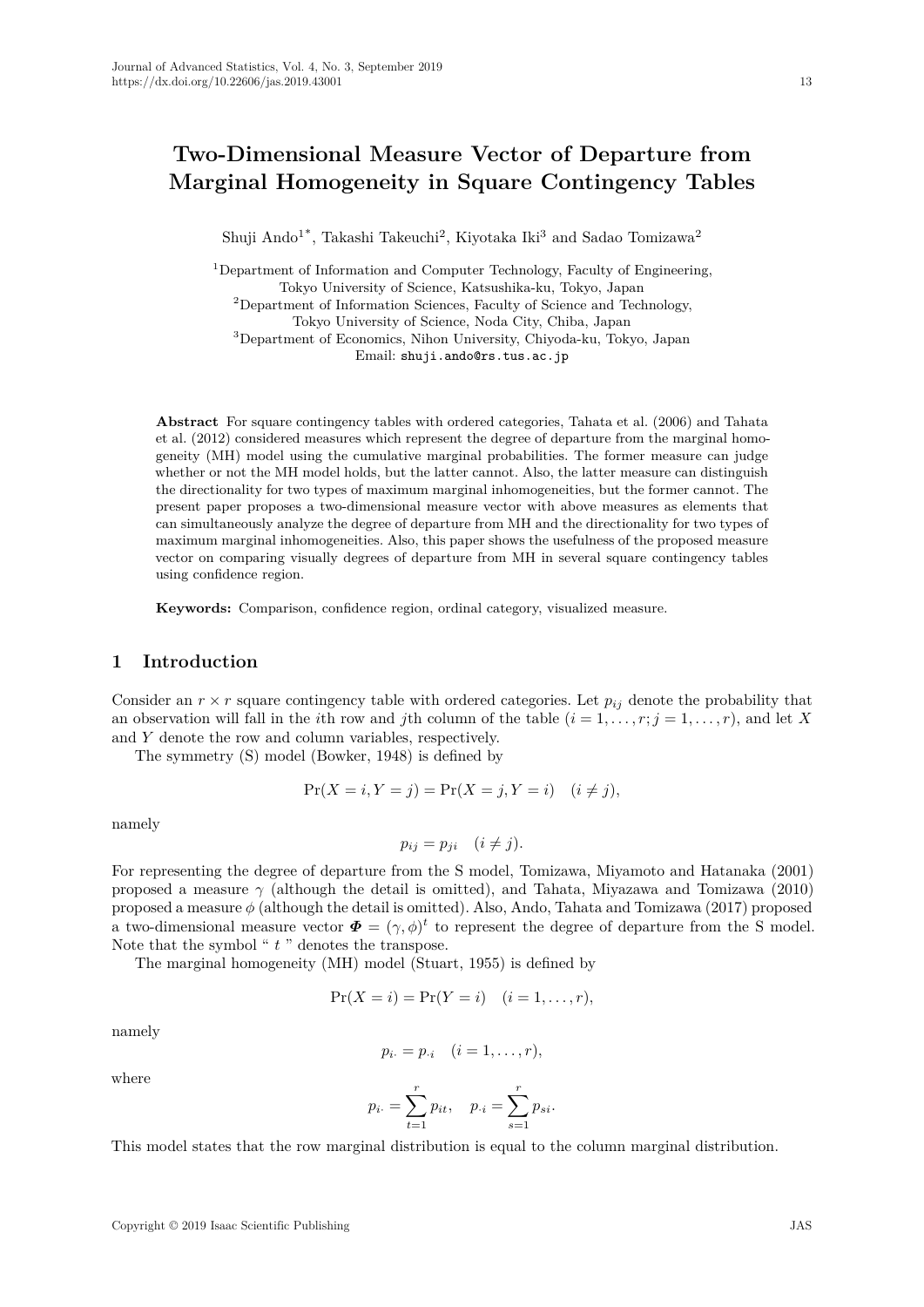Let  $F_i^X$  and  $F_i^Y$  denote the cumulative marginal probabilities of *X* and *Y*, respectively; those are

$$
F_i^X = \Pr(X \le i) = \sum_{k=1}^i p_k, \quad F_i^Y = \Pr(Y \le i) = \sum_{k=1}^i p_k \quad (i = 1, \dots, r-1).
$$

Using the cumulative marginal probabilities  $\{F_i^X, F_i^Y\}$ , the MH model can be expressed as

$$
F_i^X = F_i^Y \quad (i = 1, \dots, r - 1).
$$

This states that the row cumulative marginal distribution is identical with the column cumulative marginal distribution.

When the MH model does not hold, we are interested in measuring the degree of departure from MH. For square contingency tables with ordered categories, Tahata, Iwashita and Tomizawa (2006) proposed a measure based on the cumulative marginal probabilities (denoted by *Ω* in Section 2) which represents the degree of departure from MH. The measure  $\Omega$  has characteristics that (i)  $\Omega$  lies between 0 and 1, (ii)  $\Omega = 0$  if and only if the MH model holds, and (iii)  $\Omega = 1$  if and only if the degree of departure from MH is the maximum (say, maximum marginal inhomogeneity), in the sense that  $F_i^X = 0$  (then  $F_i^Y \neq 0$ ) for all  $i = 1, \ldots, r - 1$  (say, maximum lower-marginal inhomogeneity) or  $F_i^Y = 0$  (then  $F_i^X \neq 0$ ) for all  $i = 1, \ldots, r - 1$  (say, maximum right-marginal inhomogeneity). For example, the measure  $\Omega$  takes the maximum value 1 in the sense of maximum lower-marginal inhomogeneity and maximum right-marginal inhomogeneity for the cases in Tables 1a and 1b, respectively. The measure  $\Omega$  can judge whether or not the MH model holds. However, the measure *Ω* cannot distinguish the directionality for two types of maximum marginal inhomogeneities (i.e., maximum lower-marginal inhomogeneity or maximum rightmarginal inhomogeneity) because of property (iii).

|                   |                              | $\left( 2\right)$            | $\left(3\right)$ | $\left( 4\right)$ | Total |                   |                                 | $^{^{\prime}2}$ | 3)       | $\left(4\right)$ | Total |  |  |
|-------------------|------------------------------|------------------------------|------------------|-------------------|-------|-------------------|---------------------------------|-----------------|----------|------------------|-------|--|--|
| a)                |                              | Lower-marginal inhomogeneity |                  |                   |       | $\mathbf{c}$ )    | Upper-marginal inhomogeneity    |                 |          |                  |       |  |  |
| Τ.                | 0                            | 0                            | 0                | 0                 |       |                   | 0.4                             | 0.3             | 0.2      | 0.1              |       |  |  |
| $\left( 2\right)$ |                              |                              |                  |                   |       | $\left( 2\right)$ |                                 |                 |          |                  |       |  |  |
| $\left(3\right)$  | 0                            | 0                            | ∩                |                   |       | (3)               |                                 |                 |          |                  |       |  |  |
| $\left(4\right)$  | 0.4                          | 0.3                          | 0.2              | 0.1               |       | $\left( 4\right)$ |                                 |                 |          |                  |       |  |  |
| Total             | 0.4                          | 0.3                          | 0.2              | 0.1               |       | Total             | 0.4                             | 0.3             | 0.2      | 0.1              |       |  |  |
| (b)               | Right-marginal inhomogeneity |                              |                  |                   |       |                   | (d) Left-marginal inhomogeneity |                 |          |                  |       |  |  |
| T.                | 0                            | 0                            | 0                | 0.4               | 0.4   |                   | 0.4                             |                 |          |                  | 0.4   |  |  |
| (2)               | 0                            | 0                            | $\Omega$         | 0.3               | 0.3   | (2)               | 0.3                             | 0               |          | 0                | 0.3   |  |  |
| (3)               | 0                            | 0                            |                  | 0.2               | 0.2   | $\left( 3\right)$ | 0.2                             |                 |          |                  | 0.2   |  |  |
| $\overline{4}$    | $\Omega$                     | 0                            | 0                | 0.1               | 0.1   | $\left( 4\right)$ | 0.1                             |                 | $\Omega$ | 0                | 0.1   |  |  |
| Total             |                              |                              |                  |                   |       | Total             |                                 |                 |          |                  |       |  |  |

Tahata, Kawasaki and Tomizawa (2012) proposed a measure (denoted by *Ψ* in Section 2) which can distinguish the directionality for two types of maximum marginal inhomogeneities. The measure *Ψ* has characteristics that (i)  $\Psi$  lies between  $-1$  and 1, (ii)  $\Psi = -1$  if and only if there is a structure of maximum right-marginal inhomogeneity, (iii)  $\Psi = 1$  if and only if there is a structure of maximum lower-marginal inhomogeneity, and (iv) if the MH model holds then  $\Psi = 0$ , but the converse does not hold. The measure *Ψ* cannot directly measure the degree of departure from MH because of property (iv) (although the measure  $\Psi$  can distinguish the directionality for two types of maximum marginal inhomogeneities).

In a similar manner to the measure vector  $\boldsymbol{\Phi} = (\gamma, \phi)^t$  to represent the degree of departure from the S model, we are interested in the measure vector which can judge whether or not the MH model holds and distinguish the directionality for two types of maximum marginal inhomogeneities simultaneously.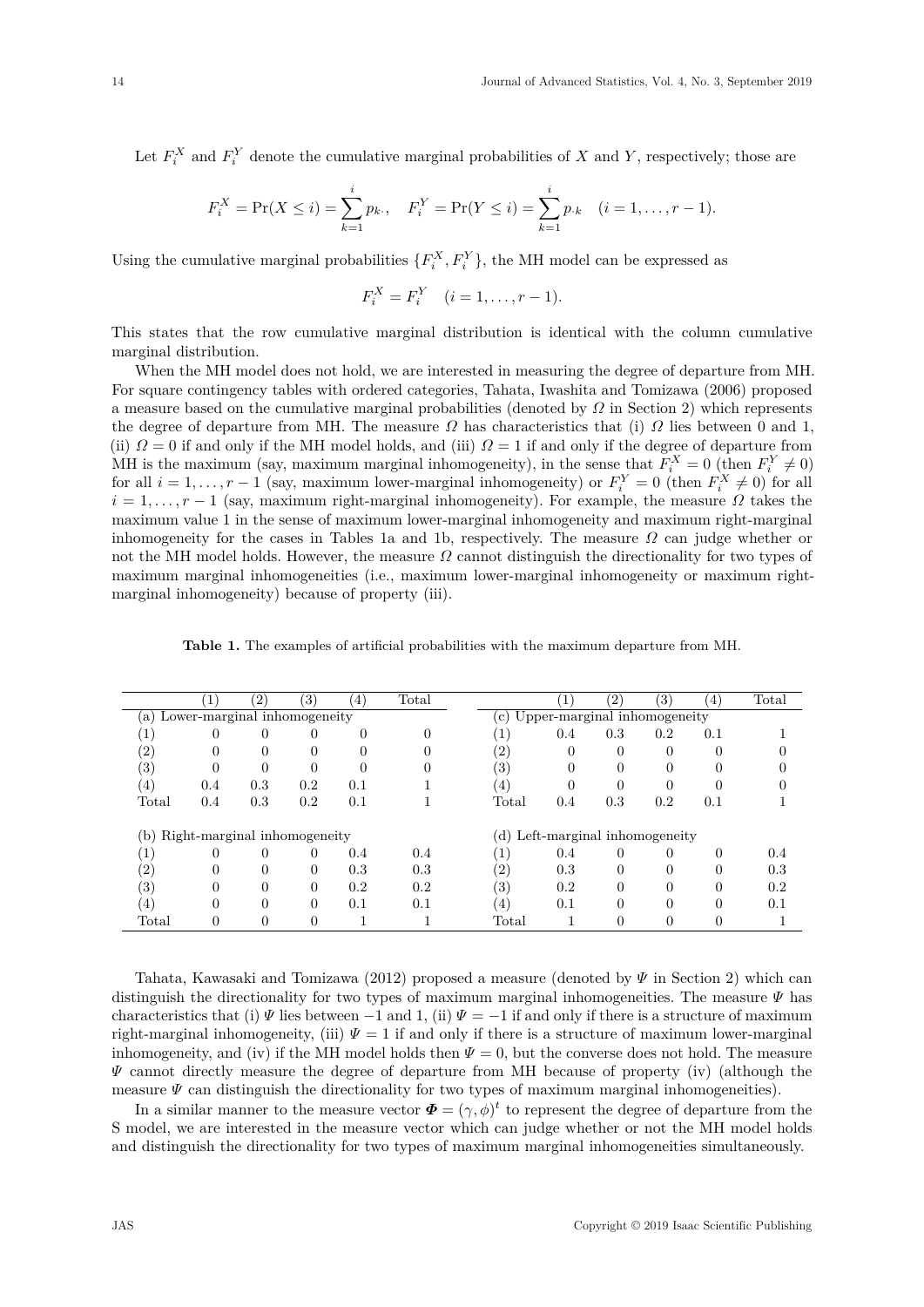The purpose of this paper is to propose the measure vector which represents the degree of departure from MH including directionality for two types of maximum marginal inhomogeneities. The proposed measure vector would be useful for comparing visually degrees of departure from MH in several tables.

#### **2 Measure Vector**

Let

$$
F_{1(i)}^* = \frac{F_i^X}{\Delta}, \ F_{2(i)}^* = \frac{F_i^Y}{\Delta}, \ Q_i^* = \frac{1}{2}(F_{1(i)}^* + F_{2(i)}^*) \quad (i = 1, \dots, r-1),
$$

and

$$
\varDelta = \sum_{i=1}^{r-1} (F_i^X + F_i^Y).
$$

Assume that  $\{F_i^X + F_i^Y \neq 0\}$ , we propose a measure vector which represents the degree of departure from MH defined by

$$
\boldsymbol{\Lambda} = \begin{pmatrix} \Omega \\ \Psi \end{pmatrix}; \text{ the } 2 \times 1 \text{ vector},
$$

where

$$
\varOmega = \frac{1}{\log 2} I_{MH},
$$

$$
\Psi = \frac{4}{\pi} \sum_{i=1}^{r-1} (F_{1(i)}^* + F_{2(i)}^*) \left(\theta_i - \frac{\pi}{4}\right),
$$

with

$$
I_{MH} = \sum_{i=1}^{r-1} \left[ F_{1(i)}^* \log \left( \frac{F_{1(i)}^*}{Q_i^*} \right) + F_{2(i)}^* \log \left( \frac{F_{2(i)}^*}{Q_i^*} \right) \right],
$$
  

$$
\theta_i = \sin^{-1} \left( \frac{F_i^Y}{\sqrt{(F_i^X)^2 + (F_i^Y)^2}} \right).
$$

Note that  $I_{MH}$  is the Kullback-Leibler information between  $\{F_{1(i)}^*, F_{2(i)}^*\}$  and  $\{Q_i^*, Q_i^*\}$ . Measures  $\Omega$  and *Ψ* are given by Tahata et al. (2006) and Tahata et al. (2012), respectively.

From characteristics of measures  $\Omega$  and  $\Psi$ , we obtain the following theorem.

#### **Theorem 1.**

(i)  $\mathbf{\Lambda} = (0,0)^t$  if and only if the MH model holds,

(ii)  $\mathbf{\Lambda} = (1, -1)^t$  if and only if there is a structure of maximum right-marginal inhomogeneity,

(iii)  $\mathbf{\Lambda} = (1,1)^t$  if and only if there is a structure of maximum lower-marginal inhomogeneity.

Therefore, we see that the measure vector *Λ* can measure the degree of departure from MH which includes directionality for two types of maximum marginal inhomogeneities.

# **3 Approximate Confidence Region for Measure Vector**

Let  $n_{ij}$  denote the observed frequency in the *i*th row and *j*th column of the table  $(i = 1, \ldots, r; j = 1$ 1*, . . . , r*). Assume that a multinomial distribution applies to the *r × r* table. The sample version of *Ω*, i.e.,  $\widehat{\Omega}$ , is given by  $\Omega$  with  $\{p_{ij}\}\$  replaced by  $\{\widehat{p}_{ij}\}\$ , where  $\widehat{p}_{ij} = n_{ij}/n$  and  $n = \sum \sum n_{ij}$ . Similarly, the sample version of  $\Psi$ , i.e.,  $\hat{\Psi}$ , is given by  $\Psi$  with  $\{p_{ij}\}$  replaced by  $\{\hat{p}_{ij}\}$ . Therefore, the sample version of *Λ*, i.e.,  $\hat{\Lambda}$ , is given by *Λ* with *Ω* and  $\Psi$  replaced by  $\hat{\Omega}$  and  $\Psi$ , respectively. Using the delta method (see, e.g., Agresti, 2013, p.590), we obtain the following theorem.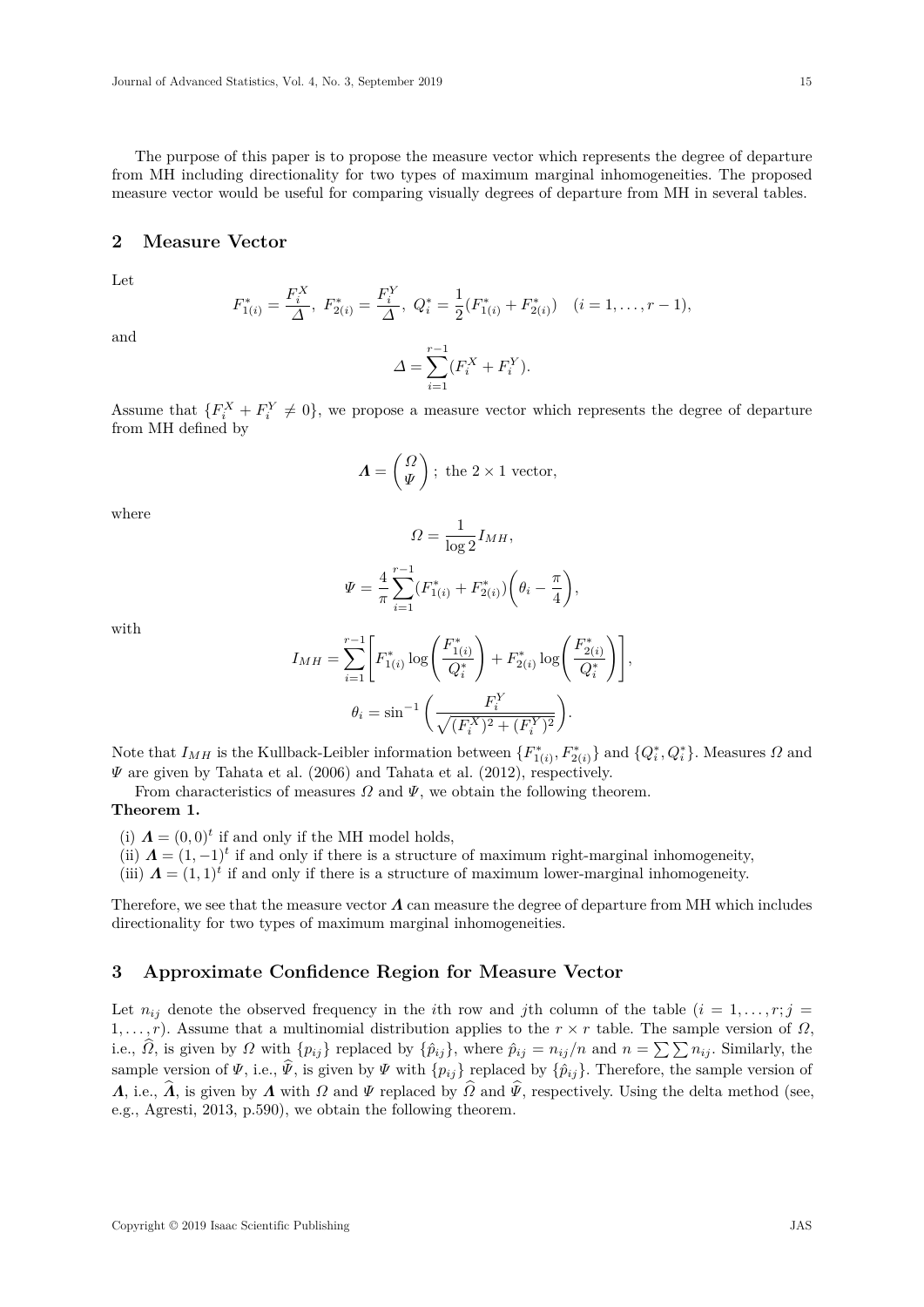# **Theorem 2.**

 $\sqrt{n}(\hat{\bm{\Lambda}} - \bm{\Lambda})$  has asymptotically (as  $n \to \infty$ ) a bivariate normal distribution with mean zero vector and the covariance matrix  $\Sigma[\Lambda]$ , where

$$
\Sigma[\widehat{\Lambda}] = \sum_{s=1}^{r} \sum_{t=1}^{r} \left( p_{st}(w_{st})^2 p_{st} w_{st} a_{st} \over p_{st}(a_{st})^2 \right),
$$

with

$$
w_{st} = \frac{1}{\Delta \log 2} \left[ \sum_{i=1}^{r-1} \left\{ I(s \le i) \log \left( \frac{F_i^X}{F_i^X + F_i^Y} \right) + I(t \le i) \log \left( \frac{F_i^Y}{F_i^X + F_i^Y} \right) \right\} - (2r - (s + t)) (\log 2)(\Omega - 1) \right],
$$
  

$$
a_{st} = \frac{4}{\pi \Delta} \sum_{i=1}^{r-1} \left[ \left\{ I(s \le i) + I(t \le i) \right\} \theta_i + \frac{F_i^X + F_i^Y}{(F_i^X)^2 + (F_i^Y)^2} \right\} - I(s \le i) F_i^Y + I(t \le i) F_i^X \right\} \right]
$$
  

$$
- \frac{\left\{ 2r - (s + t) \right\} (\Psi + 1)}{\Delta},
$$

and  $I(\cdot)$  is the indicator function,  $I(\cdot) = 1$  if true, 0 if not.

Let  $\mathbf{\Sigma}[\hat{\bm{\Lambda}}]$  denote  $\mathbf{\Sigma}[\hat{\bm{\Lambda}}]$  with  $\{p_{ij}\}$  replaced by  $\{\hat{p}_{ij}\}$ . From Theorem 2, an approximate 100(1 *− p*) percent confidence region for *Λ* is expressed as

$$
n(\widehat{\boldsymbol{A}}-\boldsymbol{A})^{t}(\widehat{\boldsymbol{\Sigma}[\boldsymbol{A}]})^{-1}(\widehat{\boldsymbol{A}}-\boldsymbol{A})\leq \chi^2_{(1-p;2)},
$$

where  $\chi^2_{(1-p;2)}$  is the 1 *− p* quantile of the chi-square distribution with two degrees of freedom.

Consider comparison between degrees of departure from MH in Tables A and B (with sample sizes *n*<sub>*A*</sub> and *n<sub>B</sub>*, respectively). For Tables A and B, the measure vectors  $\Lambda$  are denoted by  $\Lambda$ <sub>*A*</sub> and  $\Lambda$ <sub>*B*</sub>, respectively and its sample version are denoted by  $\hat{A}_A$  and  $\hat{A}_B$ , respectively. When  $n_A$  and  $n_B$  are large,  $A_A - A_B - (A_A - A_B)$  has approximately a bivariate normal distribution with mean zero vector and covariance matrix  $V$ , where

$$
\mathbf{V} = \frac{1}{n_A} \mathbf{\Sigma} [\widehat{\mathbf{\Lambda}}_A] + \frac{1}{n_B} \mathbf{\Sigma} [\widehat{\mathbf{\Lambda}}_B].
$$

Therefore, an approximate  $100(1 - p)$  percent confidence region for  $\Lambda_A - \Lambda_B$  is expressed as

$$
\left(\widehat{\boldsymbol{\Lambda}}_A-\widehat{\boldsymbol{\Lambda}}_B-(\boldsymbol{\Lambda}_A-\boldsymbol{\Lambda}_B)\right)^t\widehat{\boldsymbol{V}}^{-1}\left(\widehat{\boldsymbol{\Lambda}}_A-\widehat{\boldsymbol{\Lambda}}_B-(\boldsymbol{\Lambda}_A-\boldsymbol{\Lambda}_B)\right)\leq \chi^2_{(1-p;2)},
$$

where  $\hat{V}$  is given by *V* with  $\Sigma[\hat{\Lambda}_A]$  and  $\Sigma[\hat{\Lambda}_B]$  replaced by  $\widehat{\Sigma[\Lambda}_A]$  and  $\widehat{\Sigma[\Lambda}_B]$ , respectively.

# **4 Examples**

#### **4.1 Example 1**

Consider the data in Table 2 taken from Tominaga (1979, p.131). These data describe the crossclassification of father's and son's occupational status categories in Japan which were examined in 1955 and 1975. Note that status (1) is Professional and Managers, (2) is Clerical and Sales, (3) is Skilled manual and Semiskilled manual and (4) is Unskilled manual and Farmers. Thus, for the data in Tables 2a and 2b, the structure of lower-marginal inhomogeneity shows that son's status would be higher than father's, and the structure of right-marginal inhomogeneity shows that son's status would be lower than father's.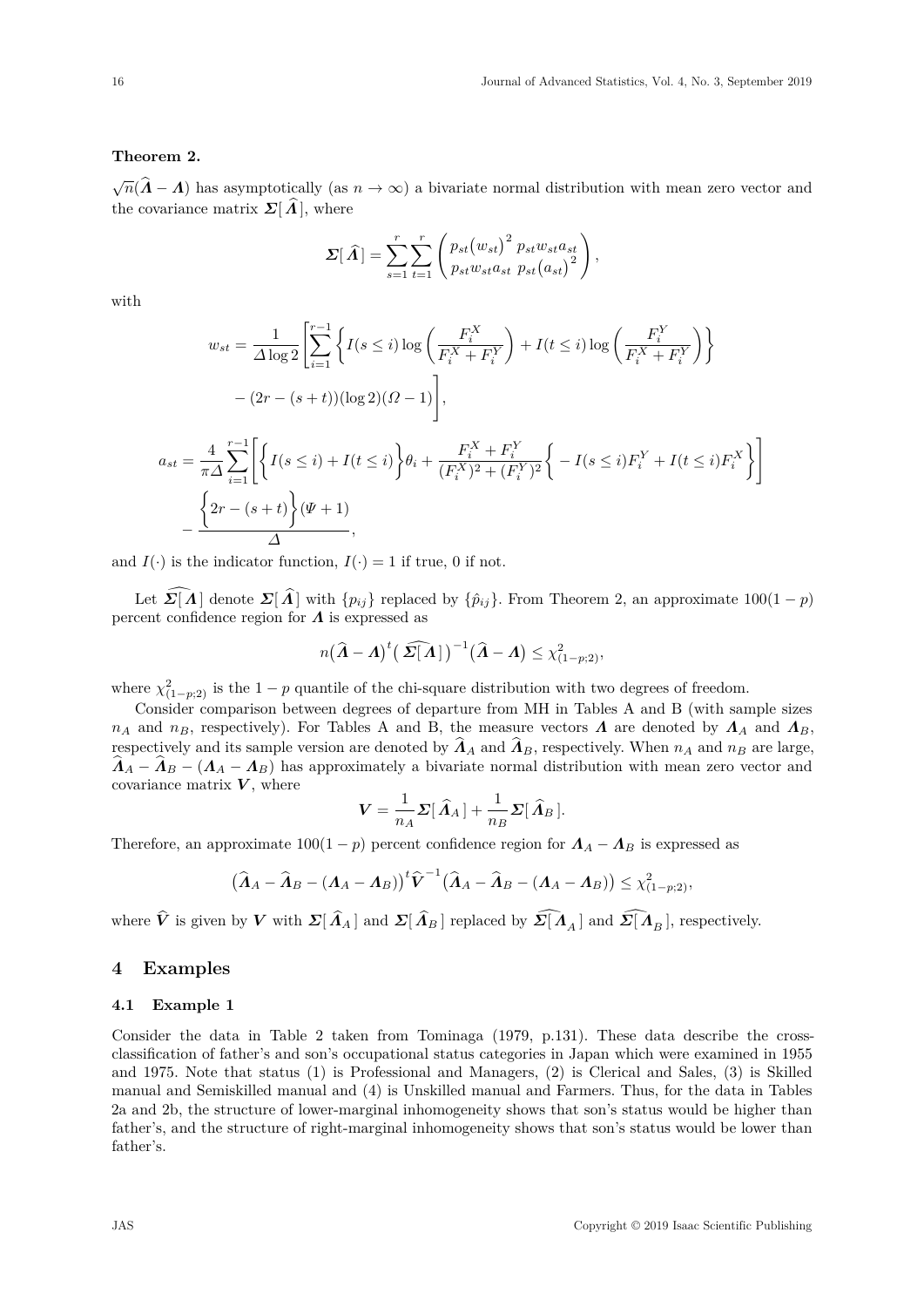|                         |     |                   | Son's status      |     |       |
|-------------------------|-----|-------------------|-------------------|-----|-------|
| Father's status         | (1) | $\left( 2\right)$ | $\left( 3\right)$ | (4) | Total |
| Examined in 1955<br>(a) |     |                   |                   |     |       |
| (1)                     | 80  | 72                | 37                | 19  | 208   |
| $\left( 2\right)$       | 44  | 155               | 61                | 31  | 291   |
| (3)                     | 26  | 73                | 218               | 45  | 362   |
| (4)                     | 69  | 156               | 166               | 614 | 1005  |
| Total                   | 219 | 456               | 482               | 709 | 1866  |
| Examined in 1975<br>(b  |     |                   |                   |     |       |
| (1)                     | 127 | 101               | 54                | 12  | 294   |
| (2)                     | 86  | 207               | 125               | 13  | 431   |
| (3)                     | 78  | 124               | 310               | 24  | 536   |
| (4)                     | 109 | 206               | 437               | 325 | 1077  |
| Total                   | 400 | 638               | 926               | 374 | 2338  |

**Table 2.** Occupational status for Japanese father-son pair's; from Tominaga (1979, p.131). Note that status (1) is Professional and Managers, (2) is Clerical and Sales, (3) is Skilled manual and Semiskilled manual and (4) is Unskilled manual and Farmers.

First, we shall measure degrees of departure from MH in Tables 2a and 2b using the confidence region for *Λ*. For Tables 2a and 2b, estimates of *Λ* are

$$
\widehat{\mathbf{\Lambda}}_{2a} = \begin{pmatrix} 0.014 \\ 0.169 \end{pmatrix} \quad \text{and} \quad \widehat{\mathbf{\Lambda}}_{2b} = \begin{pmatrix} 0.029 \\ 0.248 \end{pmatrix},
$$

respectively, and estimates of  $\Sigma$  are

$$
\widehat{\mathbf{\Sigma}}[\mathbf{\Lambda}_{2a}] = \begin{pmatrix} 0.010 & 0.070 \\ 0.070 & 0.503 \end{pmatrix} \text{ and } \widehat{\mathbf{\Sigma}}[\mathbf{\Lambda}_{2b}] = \begin{pmatrix} 0.018 & 0.081 \\ 0.081 & 0.365 \end{pmatrix},
$$

respectively.



**Figure 1.** Approximate 95% confidence regions for *Λ*, applied to Tables 2a and 2b.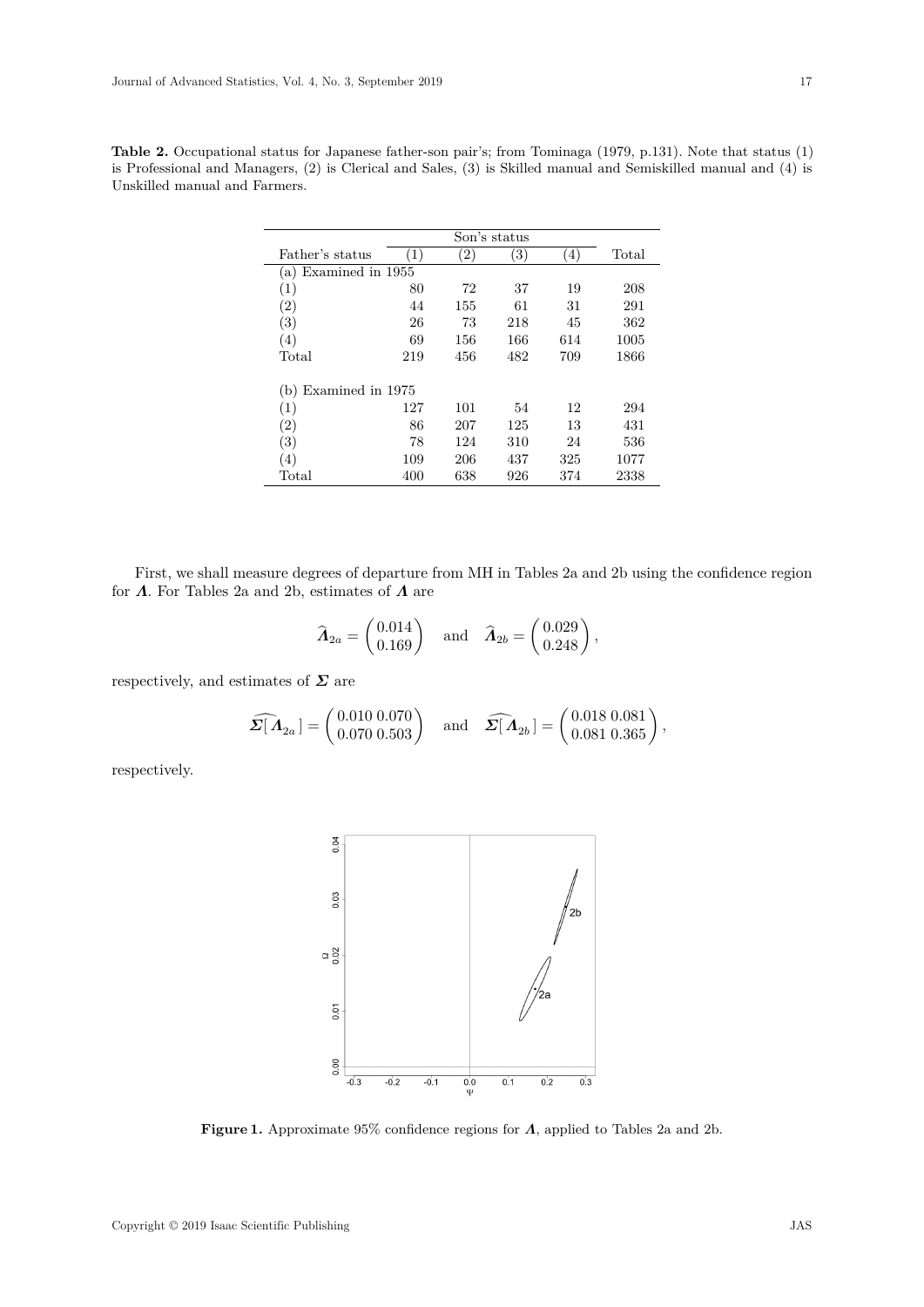Confidence regions do not overlap for Tables 2a and 2b (see Figure 1). From Figure 1, we can see that the data in both Tables 2a and 2b tend to have a structure of lower-marginal inhomogeneity rather than the structure of right-marginal inhomogeneity. Thus, we see that son's status would be higher than father's in both 1955 and 1975.

Next, we shall compare between degrees of departure from MH in Tables 2a and 2b using the confidence region for  $\Lambda_{2a} - \Lambda_{2b}$ . Note that, for these data, (i) if the confidence region for  $\Lambda_{2a} - \Lambda_{2b}$  is included within the first quadrant in Figure 2, we can see that the degree of departure from MH in Table 2a is greater than that in Table 2b, and degree of rise of son's status in 1955 is higher than that in 1975, (ii) if that is included within the second quadrant, we can see that the degree of departure from MH in Table 2a is greater than that in Table 2b, and degree of rise of son's status in 1975 is higher than that in 1955, (iii) if that is included within the third quadrant, we can see that the degree of departure from MH in Table 2b is greater than that in Table 2a, and degree of rise of son's status in 1975 is higher than that in 1955, and (iv) if that is included within the fourth quadrant, we can see that the degree of departure from MH in Table 2b is greater than that in Table 2a, and degree of rise of son's status in 1955 is higher than that in 1975. The confidence region for  $\Lambda_{2a} - \Lambda_{2b}$  is included within the third quadrant (see Figure 2). Thus, we see that the degree of departure from MH in Table 2b is greater than that in Table 2a, and degree of rise of son's status in 1975 is higher than that in 1955.



**Figure 2.** Approximate 95% confidence region for  $\Lambda_{2a} - \Lambda_{2b}$ .

#### **4.2 Example 2**

Consider the artificial data in Tables 3a, 3b and 3c to show that the two-dimensional measure vector is useful for comparing visually the degree of departure from MH. From Tables 4a, 4b and 4c, we see that all of the value  $\Omega$  for Tables 3a, 3b and 3c are equal, although the data in Tables 3a, 3b and 3c have a different structure of marginal inhomogeneity. Also, the value  $\hat{\Psi}$  for Table 3c nearly equals to zero, although the data in Table 3c do not have a structure of marginal homogeneity. From Figure 3, we see the degree of departure from MH, while distinguishing two types of maximum marginal inhomogeneities. Thus, we see that (i) the data in Table 3a have a structure of lower-marginal inhomogeneity, (ii) the data in Table 3b have a structure of right-marginal inhomogeneity, and (iii) the data in Table 3c would have neither the structure of lower-marginal inhomogeneity nor that of right-marginal inhomogeneity.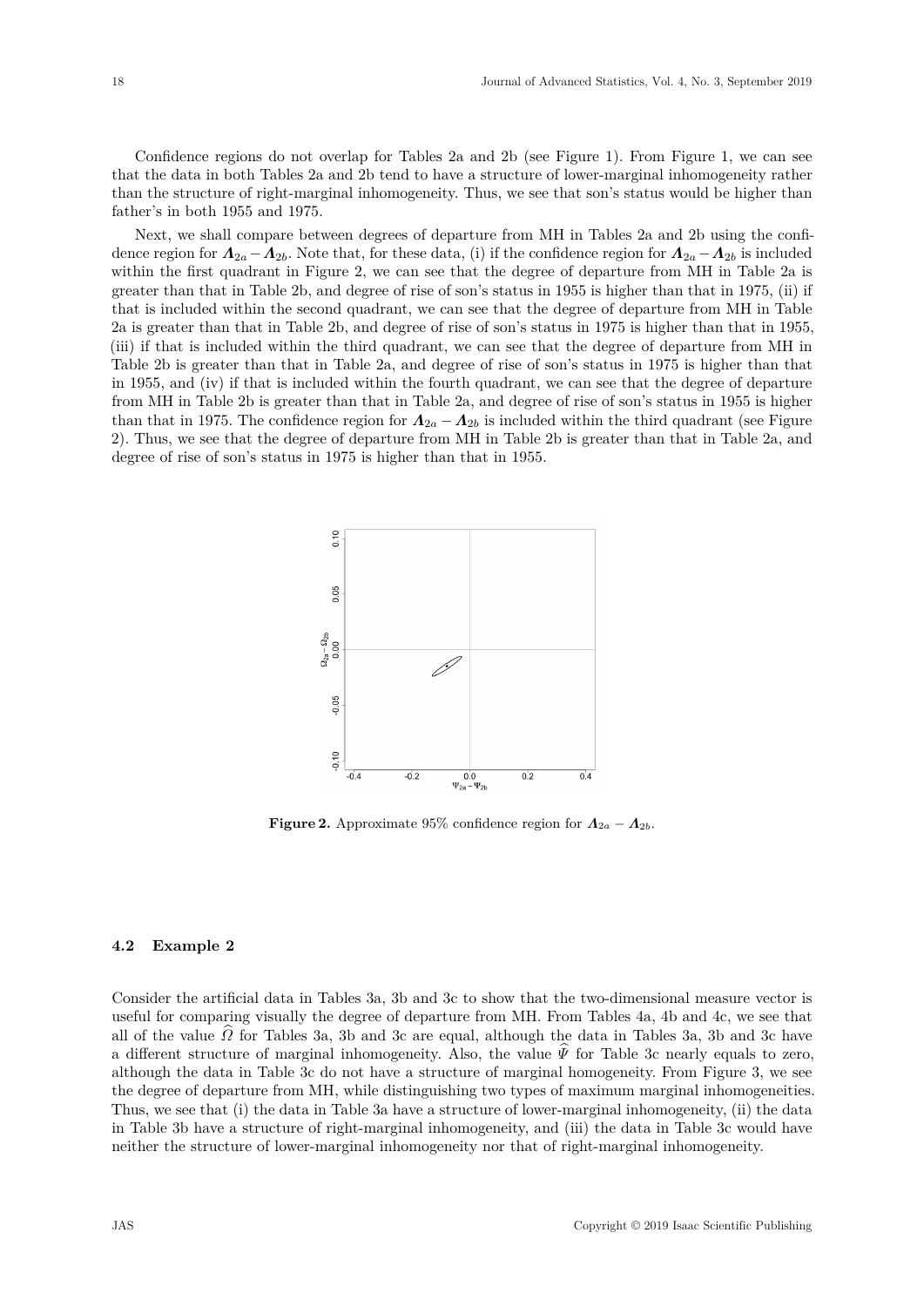| (a) $n = 740$ |    |     |    |  | (b) $n = 740$ |     |    |     | (c) $n = 740$ |    |    |     |  |
|---------------|----|-----|----|--|---------------|-----|----|-----|---------------|----|----|-----|--|
| 10            | 10 | 10  | 10 |  | 10            | 300 | 10 | 10  | 10            | 10 | 10 | 10  |  |
| 300           | 10 | 10  | 10 |  | 10            | 10  | 10 | 10  | 300           | 10 | 10 | 10  |  |
| 10            | 10 | 10  | 10 |  | 10            | 10  | 10 | 300 | 10            | 10 | 10 | 300 |  |
| 10            | 10 | 300 | 10 |  | 10            | 10  | 10 | 10  | 10            | 10 | 10 | 10  |  |

**Table 3.** Artificial data (*n* is sample size).

**Table 4.** Estimates of *Ω* and *Ψ*, approximate standard errors for  $\hat{\Omega}$  and  $\hat{\Psi}$ , and approximate 95% confidence intervals for  $\Omega$  and  $\Psi$ , applied to Tables 3a, 3b and 3c.

|                    | Estimated | Standard | Confidence           |
|--------------------|-----------|----------|----------------------|
|                    | measure   | error    | interval             |
| (a) For Table 3a   |           |          |                      |
| Ω                  | 0.1092    | 0.0083   | (0.0929, 0.1255)     |
| Ψ                  | 0.3038    | 0.0136   | (0.2771, 0.3304)     |
| (b) For Table 3b   |           |          |                      |
| Ω                  | 0.1092    | 0.0083   | (0.0929, 0.1255)     |
| Ψ                  | $-0.3038$ | 0.0136   | $(-0.3304, -0.2771)$ |
| $(c)$ For Table 3c |           |          |                      |
| Ω                  | 0.1092    | 0.0077   | (0.0941, 0.1243)     |
| Ψ                  | $-0.0216$ | 0.0160   | $(-0.0529, 0.0097)$  |

# **5 Discussions**

The proposed measure vector *Λ* depends on the information about category ordering since *Λ* is based on the cumulative marginal probabilities. Now, we shall consider to reverse order of categories.

Let  $S_i^X$  and  $S_i^Y$  denote the reverse cumulative marginal probabilities of *X* and *Y*, respectively, defined by

$$
S_i^X = \Pr(X \ge i+1) = \sum_{k=i+1}^r p_k, \quad S_i^Y = \Pr(Y \ge i+1) = \sum_{k=i+1}^r p_k \quad (i = 1, \dots, r-1).
$$

These are the cumulative marginal probabilities which are taken in reverse order of categories; thus

$$
S_i^X = 1 - F_i^X
$$
,  $S_i^Y = 1 - F_i^Y$   $(i = 1, ..., r - 1)$ .

Using the reverse cumulative marginal probabilities  $\{S_i^X, S_i^Y\}$ , the MH model may further be expressed as

$$
S_i^X = S_i^Y \quad (i = 1, \dots, r - 1).
$$

Let

$$
S_{1(i)}^* = \frac{S_i^X}{\tilde{\Delta}}, \ S_{2(i)}^* = \frac{S_i^Y}{\tilde{\Delta}}, \ \tilde{Q}_i^* = \frac{1}{2}(S_{1(i)}^* + S_{2(i)}^*) \quad (i = 1, \dots, r - 1),
$$

where

$$
\widetilde{\Delta} = \sum_{i=1}^{r-1} (S_i^X + S_i^Y).
$$

Tahata et al. (2006) proposed a measure based on the reverse cumulative marginal probabilities (denoted by  $\widetilde{\Omega}$ ) which represents the degree of departure from MH besides the measure  $\Omega$ . The  $\widetilde{\Omega}$  is defined by  $\Omega$  with  $\{F_{1(i)}^*\}, \{F_{2(i)}^*\},$  and  $\{Q_i^*\}$  replaced by  $\{S_{1(i)}^*\}, \{S_{2(i)}^*\},$  and  $\{Q_i^*\},$  respectively. Thus, the characteristics of  $\Omega$  is similar to  $\Omega$ . However, the definition about the maximum of the degree of departure from MH is  $S_i^X = 0$  (then  $S_i^Y \neq 0$ ) for all  $i = 1, \dots, r-1$  (say, maximum upper-marginal inhomogeneity)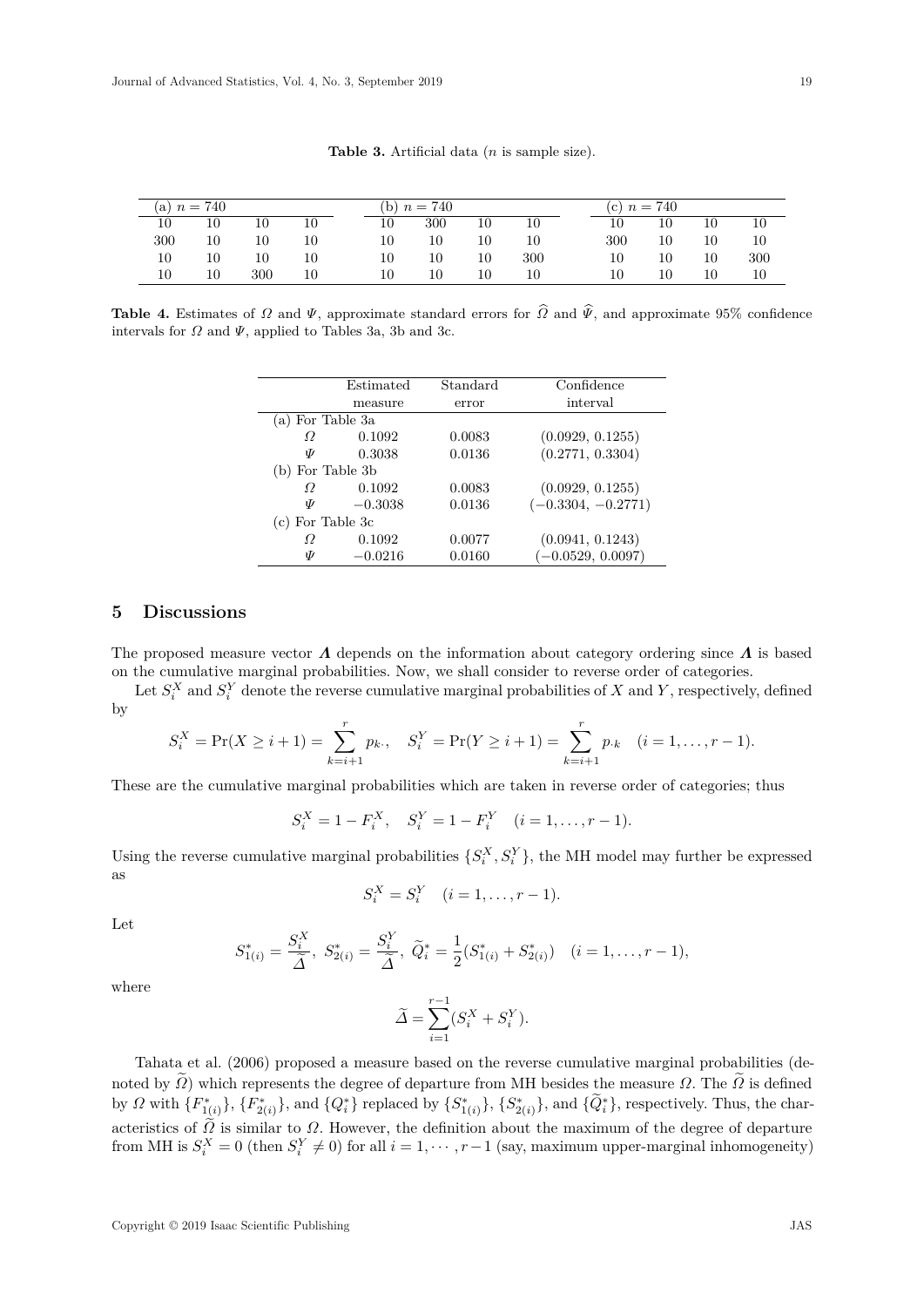

**Figure 3.** Approximate 95% confidence regions for *Λ*, applied to Tables 3a, 3b and 3c.

or  $S_i^Y = 0$  (then  $S_i^X \neq 0$ ) for all  $i = 1, \dots, r-1$  (say, maximum left-marginal inhomogeneity). For example, the measure *Ω* takes the maximum value 1 in the sense of maximum upper-marginal inhomogeneity and maximum left-marginal inhomogeneity for the cases in Tables 1c and 1d, respectively.

Tahata et al. (2012) proposed a measure based on the reverse cumulative marginal probabilities (denoted by  $\tilde{\Psi}$ ) which can distinguish above two types of maximum marginal inhomogeneities (namely, maximum upper-marginal inhomogeneity or maximum left-marginal inhomogeneity) besides the measure  $\Psi$ . The  $\Psi$  is defined by  $\Psi$  with  $\{F^*_{1(i)}\}$  and  $\{F^*_{2(i)}\}$  replaced by  $\{S^*_{1(i)}\}$  and  $\{S^*_{2(i)}\}$ , respectively. Therefore, two-dimensional measure vector  $\widetilde{\Lambda}$  with above measures  $\widetilde{\Omega}$  and  $\widetilde{\Psi}$  as the elements can simultaneously analyze the degree of departure from MH and directionality for alternative two types of maximum marginal inhomogeneities (i.e., maximum upper-marginal inhomogeneity or maximum left-marginal inhomogeneity).

Also, because of the definition of the reverse cumulative marginal probabilities, we see that the measure vector *Λ* can measure the directionality for alternative two types of maximum marginal inhomogeneities (i.e., maximum upper-marginal inhomogeneity or maximum left-marginal inhomogeneity) if we apply reverse order for categories in the table.

# **6 Concluding Remarks**

For the analysis of square contingency tables with ordered categories, the proposed measure vector can represent the degree of departure from the MH model including its directionality for two types of maximum marginal inhomogeneities (i.e., maximum lower-marginal inhomogeneity or maximum rightmarginal inhomogeneity). And, it is useful for comparing visually the degree of departure from MH in several tables.

**Acknowledgments.** The authors would like to thank the referee for their helpful comments.

# **References**

- 1. Agresti, A (2013). *Categorical Data Analysis, 3rd Edition*. Hoboken, NJ: Wiley.
- 2. Ando, S., Tahata, K., and Tomizawa, S. (2017). Visualized measure vector of departure from symmetry for square contingency tables. *Statistics in Biopharmaceutical Research*, **9**, 212–224.
- 3. Bowker, A. H. (1948). A test for symmetry in contingency tables. *Journal of the American Statistical Association*. **43**, 572–574.